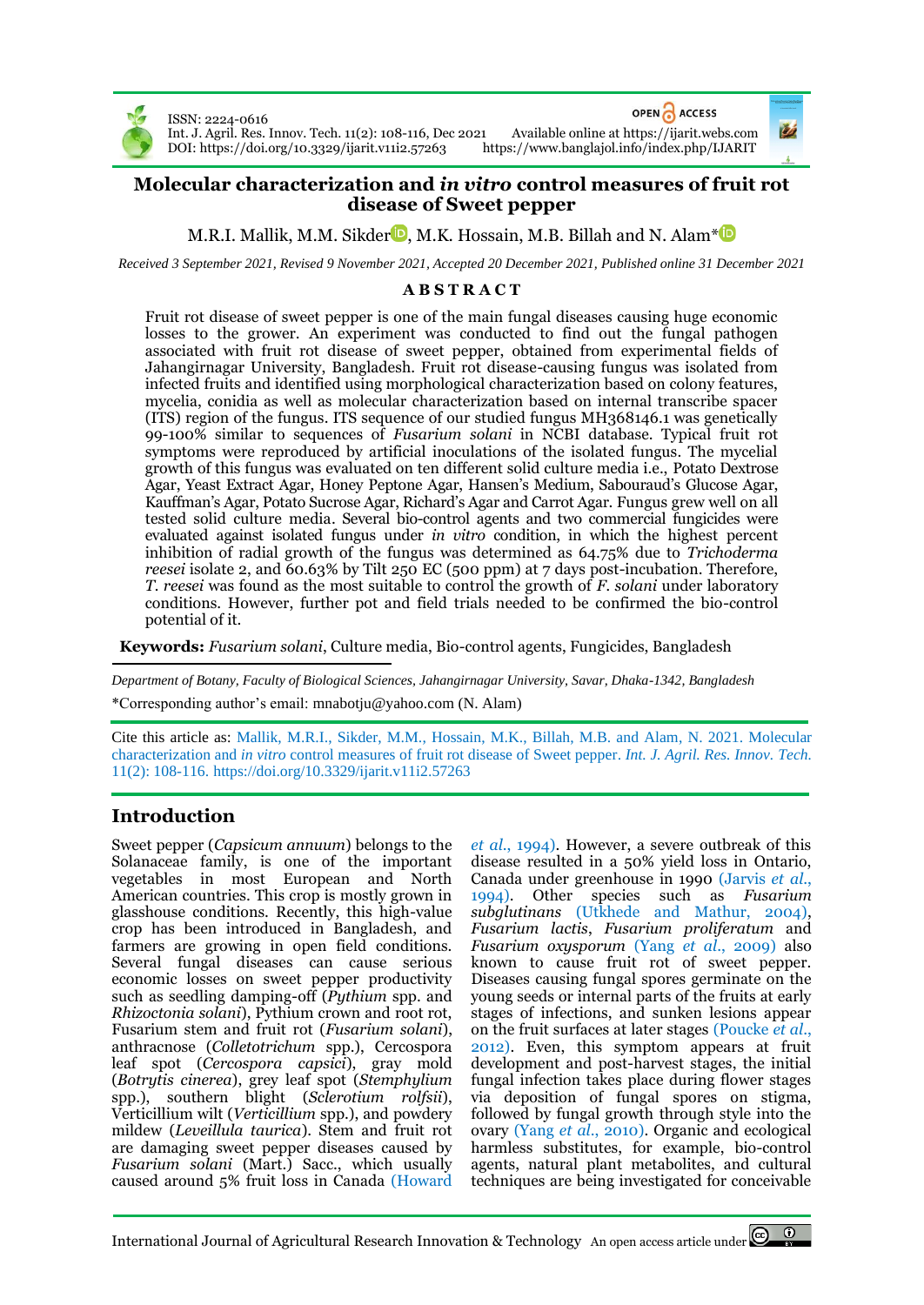use in integrated disease management platforms. Therefore, considering all of the above facts, an attempt has to be made to isolate and identify the fungus that causes fruit rot of sweet pepper, evaluate the effect of culture media on the mycelial growth of the fungus, and assess the efficacy of bio-control agents and fungicides against the fungus.

## **Materials and Methods**

### *Isolation, identification, and pathogenicity*

Tissue planting methods were used to isolate the fungal pathogen from infected sweet pepper fruits. For morphological identification, standard manuals were used- Dematiaceous Hypomycetes by Ellis (1971). The fungus genomic DNA samples were extracted using Maxwell Cell Kit (AS1030, Promega, USA). The primer ITS4 (5-Promega, USA). The primer ITS4 (5- TCCTCCGCTTATTGATATGC-3) and ITS5 (5- GGAAGTAAAAGTCGTAACAAGG-3) were used to amplify target region of the fungus (White *et al*., 1990). The PCR was performed in a 25 μl reaction mixture, consisting of 12.5 µl GoTaq G2 Hot Start Green Master Mix (dNTPs, Buffer, MgCl2, Taq Polymerase; Promega 2X, Promega, Madison, USA), 2.5 μl of each primer (10  $\mu$ M), 5  $\mu$ l DNA template (20 ng/ $\mu$ l), and 2.5  $\mu$ l water. The PCR reaction was conducted with the activation of Taq polymerase at 94°C for 1 minute, 35 cycles of  $94^{\circ}$ C for 30 Sec, 55<sup>o</sup>C for 30 Sec, 72°C for 5 minutes, and termination with a 10-minute step at 72°C (Sikder *et al*., 2019). Maxwell® 16 DNA Purification Kits (Promega, USA) was used to purify the amplification products. The purified PCR product of approximately 650 bp was sequenced in First<br>BASE Laboratories Sdn Bhd (Malaysia) Laboratories Sdn Bhd (Malaysia). Sequencing data was blast searched and compared for percent homology of rDNA sequence with similar DNA sequences retrieved from NCBI Genebank database. The phylogenetic analysis was conducted using the multiple sequence alignment tools and a maximum likelihood tree was generated using MEGA 6 software (Tamura *et al*., 2013; Sikder *et al*., 2020).

To test of pathogenicity, three healthy seedlings of sweet pepper were transplanted in each earthen pot (10-inch diameter) containing sterilized soil and allowed to grow for 25 days in net house providing necessary water and nutrients. The conidial suspension (104/ml) of *F. solani* was prepared from seven days old fungal culture and sprayed on the healthy potted plant. Control plants received only sterilized water without fungal inoculum. Symptoms produced on artificially inoculated plants were recorded and compared with those observed on naturally infected plants. The fungus was re-isolated from the inoculated plants of sweet pepper on PDA medium to fulfill Koch's postulate.

#### *Effect of solid culture media on mycelial growth of F. solani*

Nine different culture media i.e. Potato Dextrose agar, Yeast Extract Agar, Honey Peptone Agar, Hansen's Medium, Sabouraud's Glucose Agar, Kauffman's Agar, Potato Sucrose Agar, Richard's Agar and Carrot Agar were prepared to investigate the mycelial growth of the fungus (Sultana *et al*., 2020). Radial growth of mycelia on each Petri dish was measured at 3 and 7 days postincubation with 3 replicates each. Data on mycelial growth characteristics were checked for normality and homogeneity of variance; found to be normal and analyzed using one-way ANOVA with Duncan's Post-Hoc test in SPSS.

#### *Efficacy of bio-control agents and fungicides against F. solani*

The bio-control agents- *Bacillus subtilis,*   $flu\overset{\sim}{o}$ rescens. *harzianum* and two isolates of *Trichoderma reesei* were evaluated against mycelial growth of the fungus using dual culture technique (Bhadra *et al*., 2014). The effect of fungicides, namely Tilt 250 EC (Propiconazole) and Amistar Top 325 SC (Azoxystrobin + Difenoconazole) on the radial growth of the fungus was determined on PDA medium using the food poison technique (Rahman *et al*., 2015). A requisite quantity of fungicides was added to the medium with a concentration of 250 ppm, 500 ppm, and 750 ppm. Percentage inhibition of the pathogen was calculated (Shamoli *et al*., 2016) using the formula:  $I = (C-T/C) \times 100$  Here,  $I =$  percentage of mycelium growth inhibition, C= growth of mycelium in control,  $T =$  growth of mycelium in treatment.

## **Results and Discussion**

### *Identification and pathogenicity of the fungal pathogen*

Symptoms of the disease on sweet pepper caused by the fungus have shown in Figure 1A. The sunken lesion was appeared on developing sweet pepper fruits. The colony was more or less circular or slightly irregular depending on culture media, with abundant milky white-colored conidial masses. The mycelia were profusely developed white floccose colony on PDA medium (Figure 1B). The hyphae of the fungus were hyaline and septate. The conidia were born on distinct, well-developed, hyaline conidiophores.<br>Conidiophores were unbranched and Conidiophores were unbranched and monophialides. Microconidia were ovalellipsoidal shaped with no septation while macroconidia were sickle shaped, hyaline, with 2- 3 septation (Figure 1C). Based on morphological features, it was identified as *Fusarium* sp. It was quite difficult to identify the fungus at species rank without molecular characterization.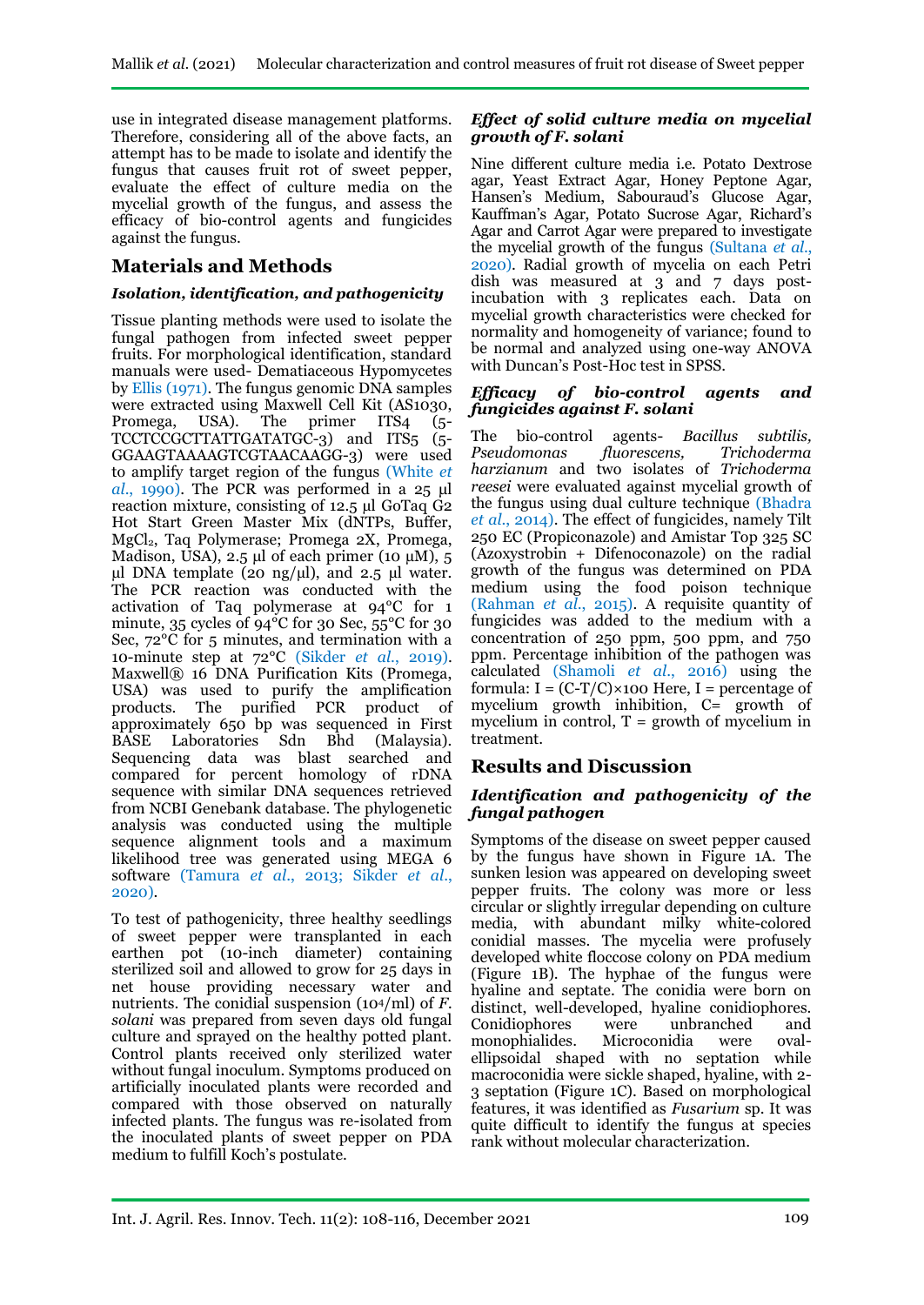

Figure 1. A. Disease symptoms on sweet pepper fruits; B. fungal pure culture on PDA medium; C. Micro-photograph of the isolated fungus.



Figure 2. The maximum likelihood tree represents the relationship between *F. solani* and other species of the genus *Fusarium*. Our fungal pathogen is marked as this study.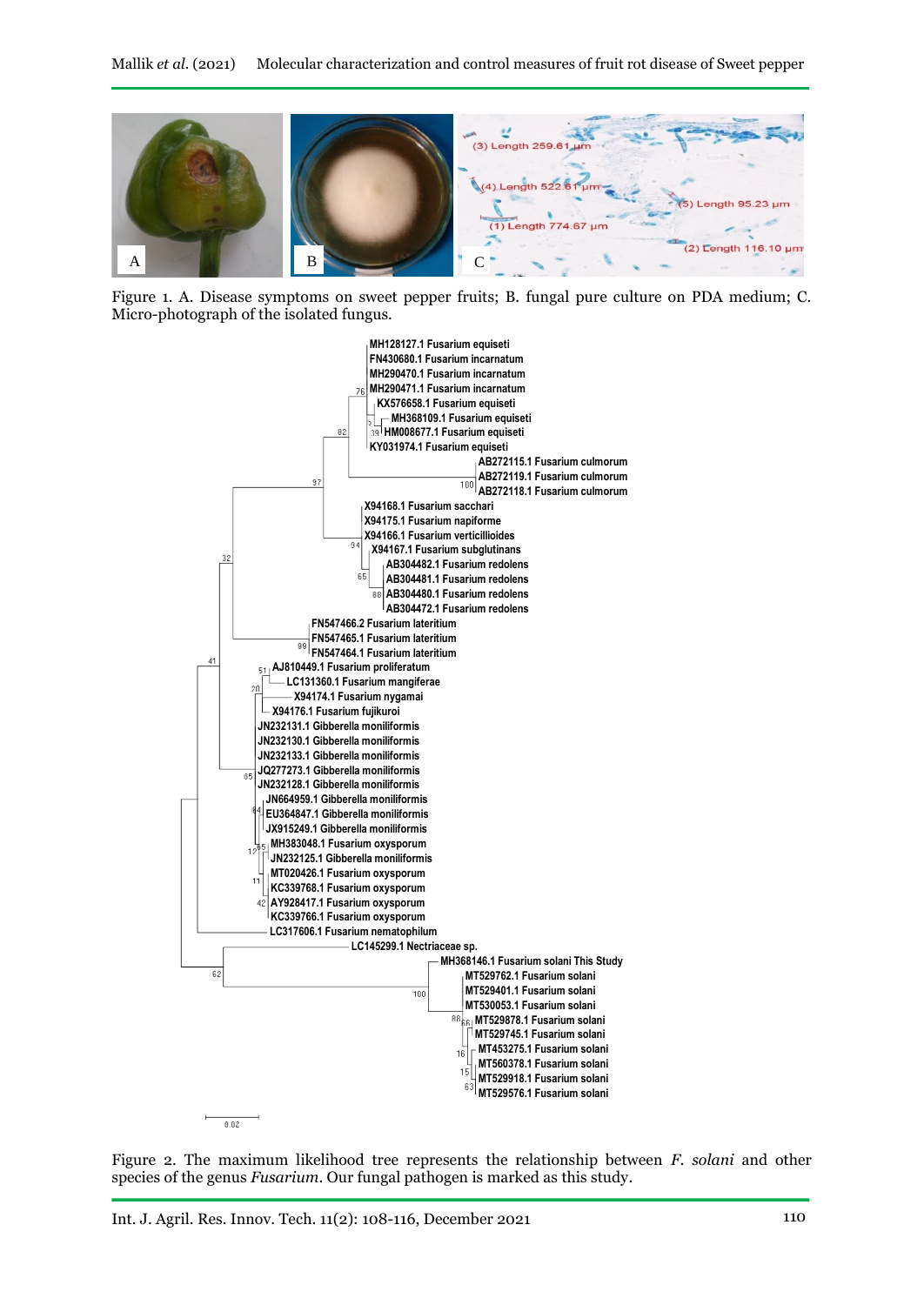After submission of nucleotide sequence of the studied fungus, accession number MH368146.1 was received and identified as *Fusarium solani.*  In the maximum likelihood tree, our studied fungal pathogen *F. solani* (MH368146) was formed a completely separate cluster with *F. solani* group with boot-strap value of 100 (Figure 2). Ahmmed *et al*. (2020) showed that characterization by molecular techniques using polymerase chain reaction to amplify the ITS allows identifying organisms that cannot be distinguished morphologically.

The association of *F. solani* with fruit rot of sweet pepper was further confirmed by a pathogenicity test. The healthy susceptible cultivar of sweet pepper was grown in pots that were inoculated with the respective fungal pathogen under controlled conditions. The typical fruit rot symptoms were observed. The re-isolation of the fungal pathogen proved the pathogenic nature of a particular fungus *F. solani*.

#### *Effect of culture media on the mycelial growth of F. solani*

The effect of different solid media on the mycelial growth of *F. solani* was evaluated and results revealed that most of the culture media supported the vegetative growth of the fungus

(Figure 3 and 4). The highest mycelial growth of *F. solani* was recorded on Honey Peptone Agar, Hansen's Medium, Kauffman's Agar, Potato Sucrose Agar, Richard's Agar, and Carrot Agar. A number of reports on the mycelial growth of *Fusarium* spp. have been found under different fungal culture media but there were no previous findings available regarding the effect of honey peptone agar on mycelial growth of *F. solani*. The profuse growth of the fungus was noticed probably due to the presence of high sugar content in honey (38% fructose, 31% glucose, 5% dextrin, and 1.5-3% sucrose). Gupta *et al.* (2010) obtained the maximum mycelial growth on potato dextrose agar as semi-solid media for *F. oxysporum* f.sp. *psidii* and *F. solani.* Chittem and Kulkarni (2008) studied the growth characters of *F. oxysporum* f sp. *dianthi* studied on different solid media indicated that, potato dextrose agar, Richards's agar, Czapek's Dox agar, and Oat meal agar supported the maximum growth of the fungal colony. In another study, the V8 and malt extract agar culture media exhibited the maximum diameter of the fungal (*F. oxysporum* and *F. solani*) colonies, while the malt extract agar and potato sucrose agar media contributed to the highest sporulation of *Fusarium* spp (Mezzomo *et al*., 2018).



Figure 3. Effect of fungal culture media on the mycelial growth of *F. solani* at 3 and 7 days post incubation (dpi), respectively. PDA: Potato dextrose agar; YEA: Yeast Extract Agar; HPA: Honey Peptone Agar; HA: Hansen's Medium; SGA: Sabouraud's Glucose Agar; KA: Kauffman's Agar; PSA: Potato Sucrose Agar; RA: Richard's Agar; CA: Carrot Agar. The value represents as mean ± standard error (SE) of three replications. Means followed by common letter (s) do not differ significantly at 5% level by DMRT.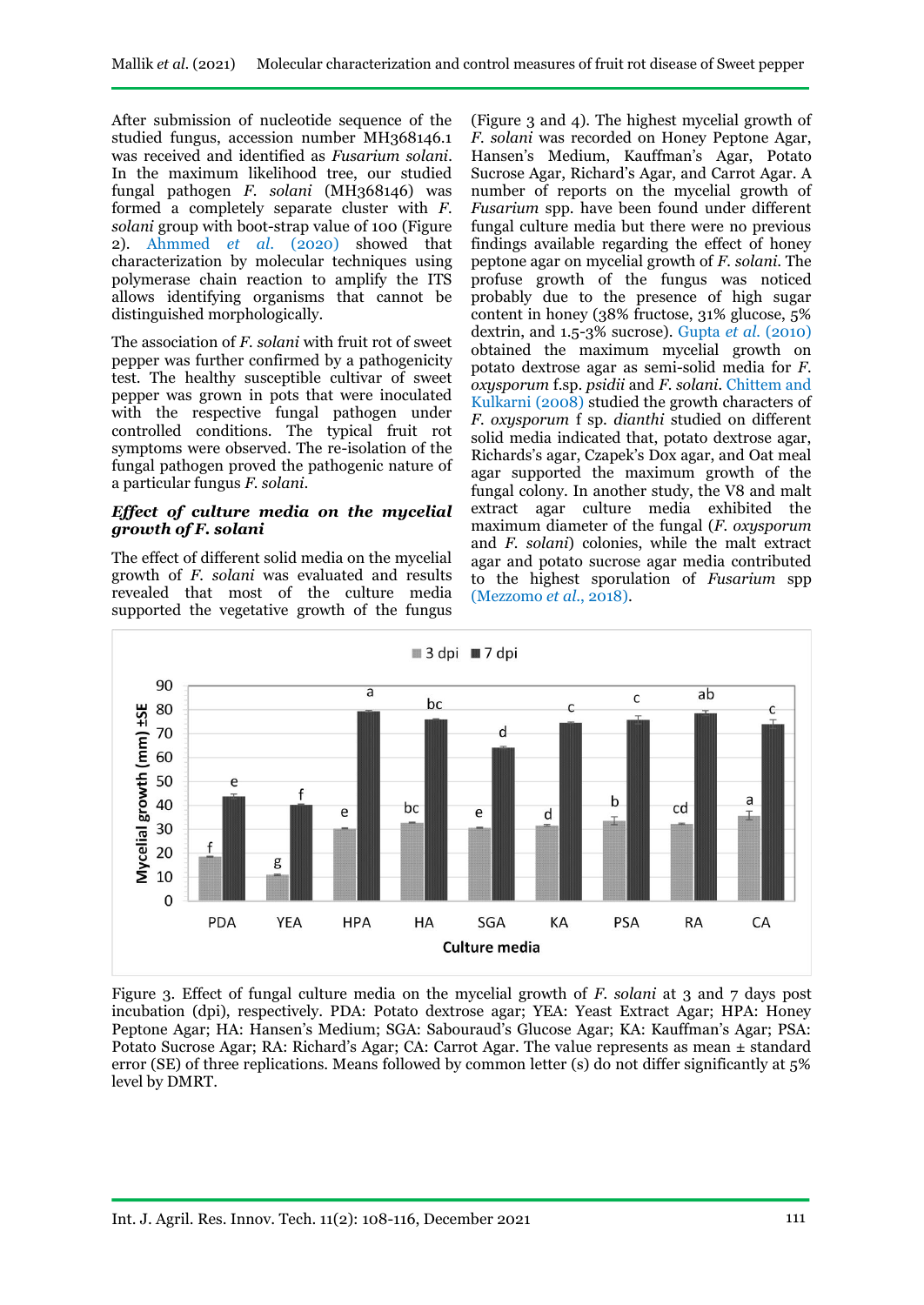

Figure 4. Photograph showing an effect of fungal culture media on the mycelial growth of *F. solani* at 7 dpi. A: Potato dextrose agar; B: Yeast Extract Agar; C: Honey Peptone Agar; D: Hansen's Medium; E: Sabouraud's Glucose Agar; F: Kauffman's Agar; G: Potato Sucrose Agar; H: Richard's Agar; I: Carrot Agar.

#### *In vitro efficacy of biological organisms against the fungal pathogen*

The antagonistic effect of fungi *Trichoderma reesei* isolate 1, *Trichoderma reesei* isolate 2, *T. harzianum* and rhizospheric soil bacteria *Bacillus subitilis* and *Pseudomonas fluorescens*  on the inhibition of radial mycelial growth of *F. solani* were observed at 3 dpi and 7 dpi at room temperature (Figure 5 and 6). The highest percent inhibition of radial growth of the fungal pathogen was calculated as 25.09% due to *T. reesei* isolate 2 and the least of 0.0% by *P. fluorescens* at 3 dpi. Similar trends of mycelia growth inhibition of *F. solani* were recorded at 7 dpi, in which 64.75% mycelia inhibition was recorded due to *T. reesei* isolate 2, which was close to *Bacillus subtilis* (62.83%), *T. reesei*  isolate 1 (61.5%), and *T. harzianum* (61.5%). The lowest of 7.3 % inhibition was found due to *P. fluorescens*. Our results are supported by Bhadra *et al*. (2016), who reported that *Trichoderma* based bio-control agents were successful in restricting the vegetative growth of *F. solani*, causing wilt of brinjal. Likewise, Khan *et al.,* (2014) investigated the wilt disease complex of chickpea caused by *Fusarium oxysporum* and reported the reduction of disease incidence due to *Trichoderma-*based bio-control formulation. Besides, Abdulkareem *et al.* (2014) reported that the colony diameter of *Fusarium graminearum* was significantly reduced due to the use of rhizospheric bacteria. Ramamoorthy and Samiyappan (2001) cited that *P. fluorescens* effectively inhibited the mycelial growth of *C. capsici* under *in vitro* and decreased the fruit rot incidence in chilli under greenhouse conditions. However, we could not find any significant performance of *P. fluorescens* against *F. solani*  under *in vitro* conditions*;* these could be due to the variation of isolates used in the present study. Our study revealed an antagonistic effect of biocontrol agents (*T. reesei T. harzianum* and rhizospheric soil bacteria *B. subitilis*) against *F. solani* under lab bioassay. However, a pot and field trial is needed to confirm the efficacy of these organisms.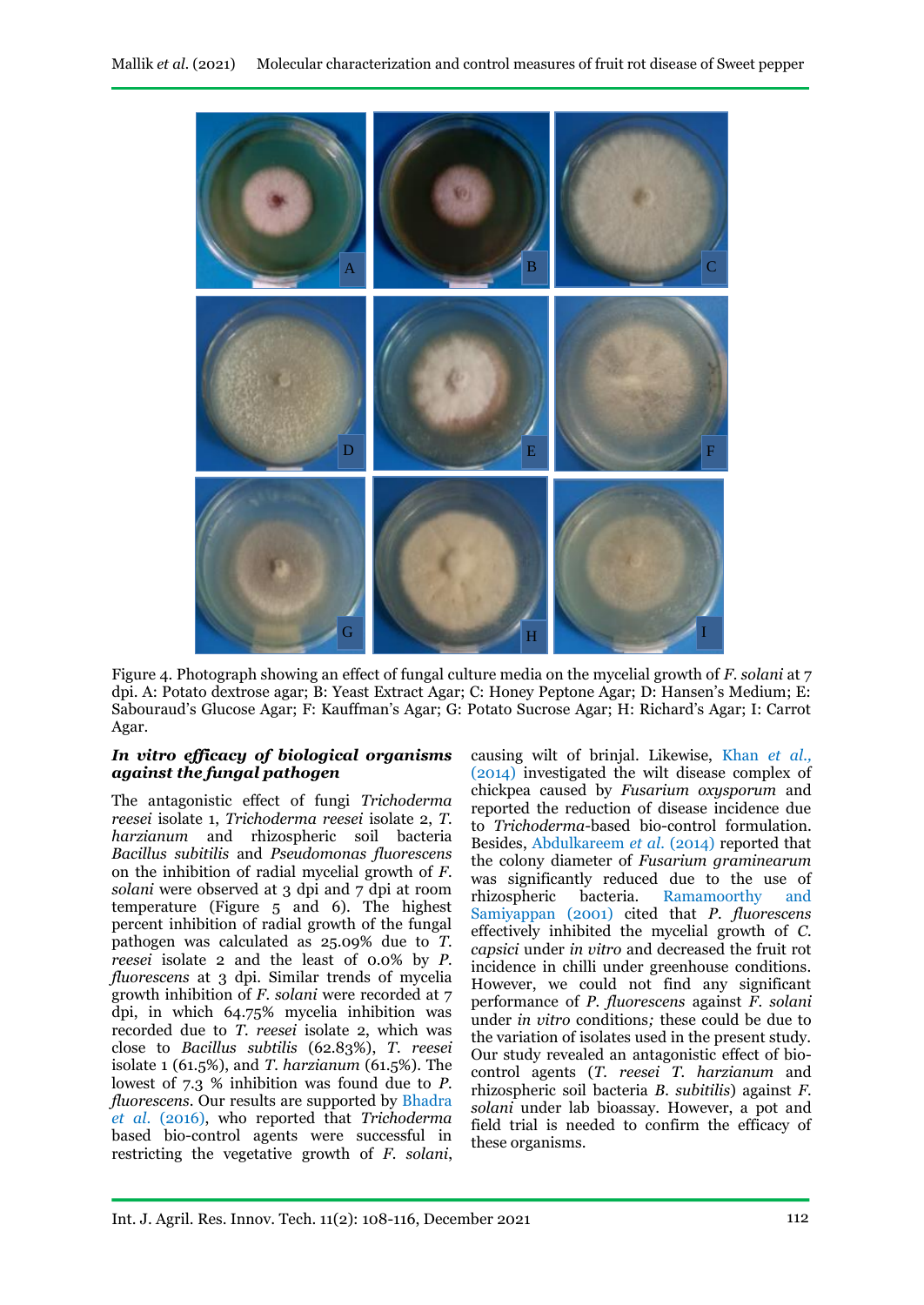

Figure 5. Antagonistic effect of bio-control agents on the mycelial growth inhibition (%) of *F. solani* at 3 dpi and 7 dpi, respectively. Here, T1: *Trichoderma reesei* isolate-1, T2: *Trichoderma reesei* isolate-2, T3: *Trichoderma harzianum*, T4: *Bacillus subtilis*, T5: *Pseudomonas fluorescens*.



Figure 6. Photograph showing an antagonistic effect of bio-control agents on the mycelial growth inhibition of *F. solani* at 3 dpi (A-E) and 7 dpi (F-J). *T. reesei* isolate 1 vs. *F. solani* (A, F); *T. reesei* isolate 2 vs. *F. solani* (B, G); *T. harzianum* vs. *F. solani* (C, H); *B. subtilis* vs. *F. solani* (D, I); *P. fluorescens* vs. *F. solani* (E, J).

### *Efficacy of fungicides against the fungal pathogen*

The efficacy of fungicides Tilt 250 EC (propiconazole) and Amistar Top 325 SC (Azoxystrobin + Difenoconazole) on the mycelium growth of *F. solani* were evaluated (Figure 7 and 8). In general, there was an increasing mycelial inhibition found with increasing doses of fungicides. Similar trends of mycelial inhibition both at 3 and 7 dpi were detected; around 60% of mycelial inhibition was recorded by both 500 ppm and 750 ppm of Tilt 250 EC. Amistar Top 325 SC had more than 50% mycelial growth inhibition due to 750 ppm concentration both at 3 and 7 dpi. In the study, Tilt 250 EC was able to restrict 60% mycelial

growth of *F. solani*, which is supported by Chowdhury *et al.* (2015) who reported that fungicides Tall 25 EC (propiconazole) at 200, 300, 400, and 500 ppm were effective against *Fusarium moniliforme* under *in vitro* condition. Likewise, Tilt fungicide significantly inhibited the mycelial growth of *F. oxysporum* f.sp. *cubense in vitro* conditions and as root drench reduced the Fusarium wilt of banana incidence by 75% in the greenhouse condition (Nel *et al*., 2007). Similarly, Tilt was found to be effective against *F. oxysporum* causing tobacco wilt under *in vitro* (Sumana *et al*., 2011) and field conditions (Sumana *et al*., 2012). Therefore, Tilt 250 EC with increasing doses might be used to manage the fruit rot disease of sweet pepper.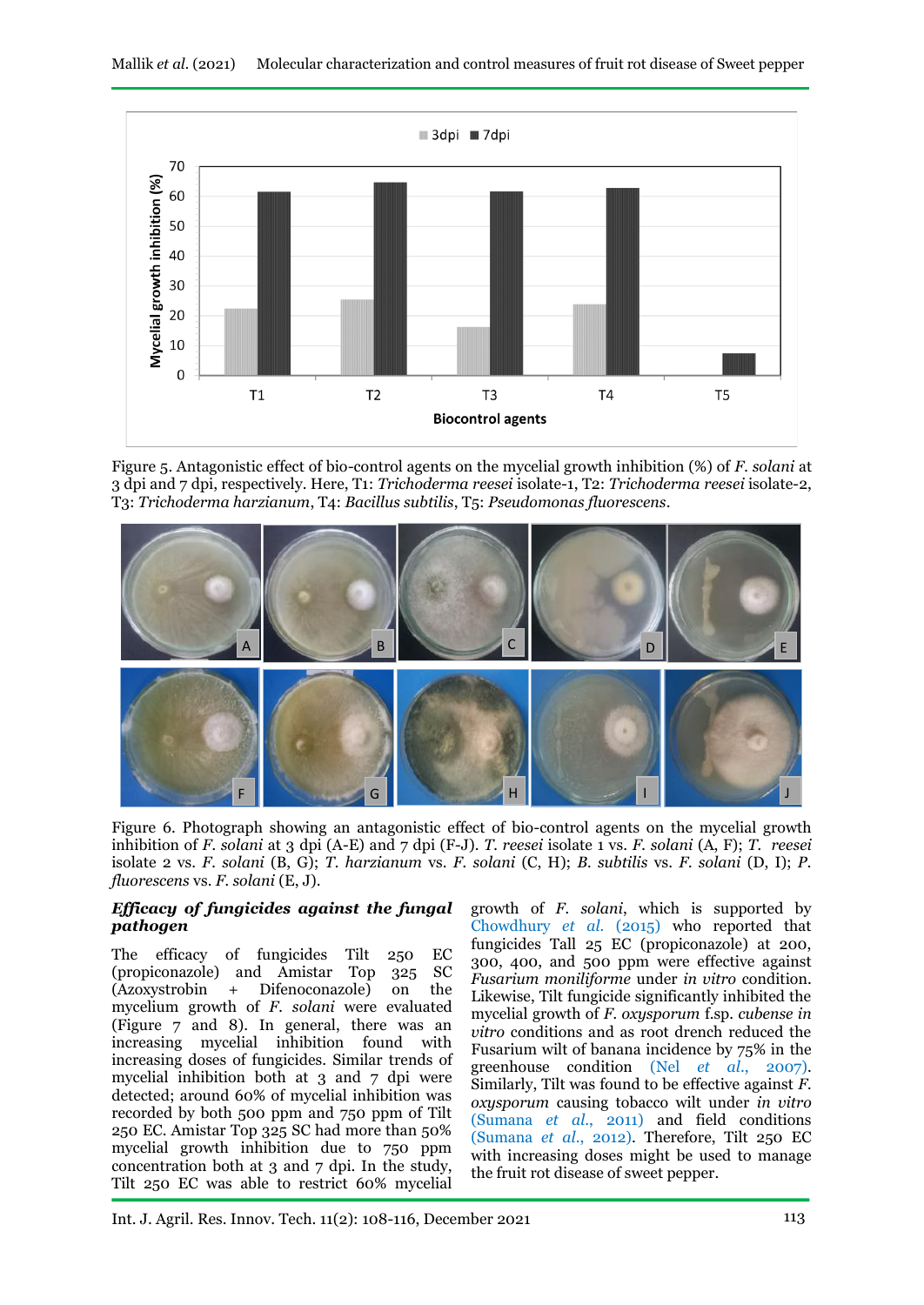

Figure 7. Effect of fungicides on the mycelial growth inhibition (%) of *F. solani* at 3 and 7 dpi, respectively. Here, T1: Tilt 250 EC (250 ppm), T2: Tilt 250 EC (500 ppm), T3: Tilt 250 EC (750 ppm), T4: Amistar Top 325 SC (250 ppm), T5: Amistar Top 325 SC (500 ppm), T6: Amistar Top 325 SC (750 ppm).



Figure 8. Photograph showing an effect of fungicides on mycelial growth inhibition of *F. solani* at 7 dpi. A: Tilt 250 EC (250 ppm); B: Amistar Top 325 SC (250 ppm); C: Tilt 250 EC (500 ppm); D: Amistar Top 325 SC (500 ppm); E: Tilt 250 EC (750 ppm); F: Amistar Top 325 SC (750 ppm).

# **Conclusion**

*Fusarium solani* causing fruit rot disease of sweet pepper is responsible for reducing the quantity and quality of the product at pre and post-harvest period. Morphology and molecular characterization have confirmed the identity of fungus; further pathogenicity tests confirmed the pathogenic nature of it. The phylogenetic tree was generated with retrieved ITS sequences analysis by maximum likelihood to demonstrate the position of *F. solani*. Subsequently, the effects of

different culture media on fungal nourishment were evaluated and found honey peptone agar medium as the most suitable for mycelial growth of the fungus. The study also explored *in vitro* efficacy of several bio-control agents and two commercial fungicides against *F. solani*. This study could be the basis for field trials to find out the efficacy of these tested bio-control agents and fungicides to manage fruit rot disease of sweet pepper.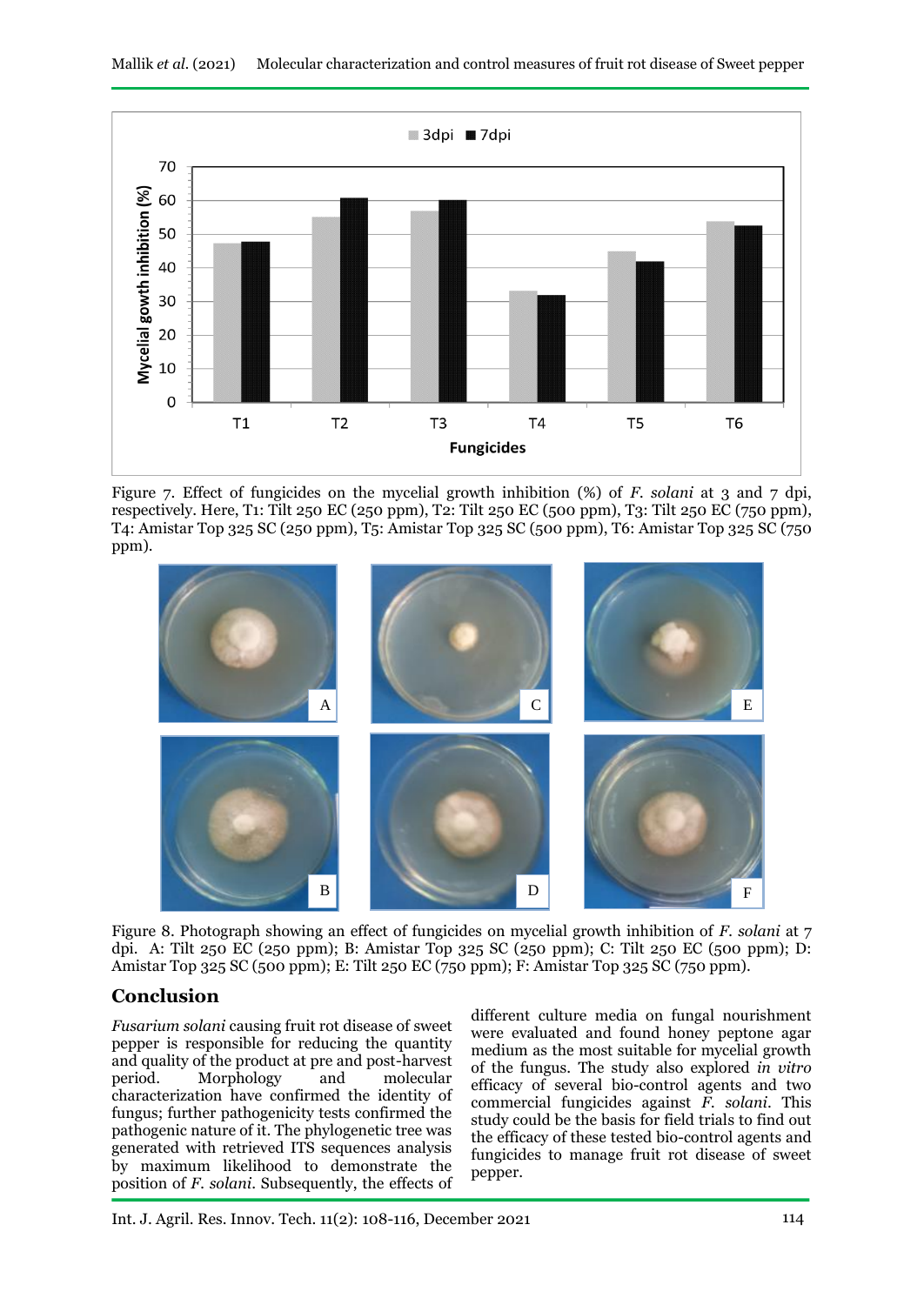## **References**

Abdulkareem, M., Aboud, H.M., Saood, H.M. and Shibly, M.K. 2014. Antagonistic activity of some plant growth rhizobacteria to *Fusarium graminearum*. *Int. J. Phytopath*.  $3(1): 49 - 54.$ 

<https://doi.org/10.33687/phytopath.003.01.0660>

Ahmmed, M.S., Sikder, M.M., Sultana, A., Sultana, S. and Alam, N. 2020. First report on leaf spot disease of *Aloe vera* caused by *Alternaria alternata* (Fr.) Keissler in Bangladesh. *Int. J. Bot. Stud.* 5(5): 164-169. [http://www.botanyjournals.com/archives/2020/](http://www.botanyjournals.com/archives/2020/vol5/issue5/5-5-34) [vol5/issue5/5-5-34](http://www.botanyjournals.com/archives/2020/vol5/issue5/5-5-34)

Bhadra, M., Khair, A., Hossain, M.A. and Sikder, M.M. 2014. Efficacy of *Trichoderma* spp. and fungicides on *Lasiodiplodia theobromae*. *Bangladesh J. Sci. Ind. Res*. 49(2): 125-130. <https://doi.org/10.3329/bjsir.v49i2.22008>

- Bhadra, M., Khair, A., Hossain, M.A., Shamoli, F.A. and Sikder, M.M. 2016. Biological control of wilt of eggplant caused by *Fusarium solani* f.sp. *melongenae*. *Int. J. Expt. Agric*. 6(2): 20-25. [http://ggfjournals.com/assets/uploads/MIN-](http://ggfjournals.com/assets/uploads/MIN-679.pdf)[679.pdf](http://ggfjournals.com/assets/uploads/MIN-679.pdf)
- Chittem, K. and Kulkarni, S. 2008. Effect of media on the growth of *Fusarium oxysporum* f. sp. *gerberae* and *Fusarium oxysporum* f. sp *dianthi. Karnataka J. Agril. Sci*. 21(2): 303-304. [http://14.139.155.167/test5/index.php/kjas/articl](http://14.139.155.167/test5/index.php/kjas/article/viewFile/1296/1288)

[e/viewFile/1296/1288](http://14.139.155.167/test5/index.php/kjas/article/viewFile/1296/1288)

- Chowdhury, P., Bashar, M.A. and Shamsi, S. 2015. *In vitro* evaluation of fungicides and plant extract against pathogenic fungi of two rice varieties. *Bangladesh J. Bot.* 24(2): 251- 259. <https://doi.org/10.3329/bjb.v44i2.38514>
- Ellis, M.B. 1971. *Dematiaceous Hyphomycetes*, UK, Surrey, Kew; Commonwealth Mycological Institute, 608p.
- Gupta, V.K., Misra, A.K. and Gaur, R.K. 2010. Growth characteristics of *Fusarium* spp*.*  causing wilt in *Psidium guajava* L. on India. *J. Plant Prot. Res*. 50(4): 452-462. https://doi.org/10.2478/v10045-010-0076-3

Howard, R.J., Garland, J.A. and Seaman, W.L. 1994. Diseases and pests of vegetable crops in Canada. Ottawa, ON: The Canadian Phytopathological Society and Entomological Society of Canada. p. 465. [https://phytopath.ca/wp](https://phytopath.ca/wp-content/uploads/2015/03/Diseases-and-Pests-of-Vegetable-Crops-in-Canada.pdf)[content/uploads/2015/03/Diseases-and-Pests](https://phytopath.ca/wp-content/uploads/2015/03/Diseases-and-Pests-of-Vegetable-Crops-in-Canada.pdf)[of-Vegetable-Crops-in-Canada.pdf](https://phytopath.ca/wp-content/uploads/2015/03/Diseases-and-Pests-of-Vegetable-Crops-in-Canada.pdf)

Jarvis, W.R., Khosla, S.K. and Barrie, S.D. 1994. Fusarium stem and fruit rot of sweet pepper in Ontario greenhouses. *Canadian Plant Dis. Surv.* 74(2): 131-134. http://phytopath.ca/wp-content/uploads/2014/10/cpdsarchive/vol74/CPDS\_Vol\_74\_No\_2\_(131-134)1994.pdf

- Khan, M.R., Ashraf, S., Rasool, F., Salati, K.M., Mohiddin, F.A. and Haque, Z. 2014. Field performance of *Trichoderma* species against wilt disease complex of chickpea caused by *Fusarium oxysporum* f. sp. *ciceri* and *Rhizoctonia solani. Turk. J. Agric. Forest*. 38: 447-454. https://doi.org/10.3906/tar-1209-10
- Mezzomo, R., Rolim, J.M., Poletto, T. de Oliveira, M.B., Lazarotto, M. and Muniz, M.F.B. 2018. Mycelial growth and sporulation of *Fusarium* spp. pathogenic to *Ilex paraguariensis* in different culture media and under exposure to different light levels. *Rev. Sci. Agr*. 19(1): 14-19. <http://dx.doi.org/10.5380/rsa.v19i1.55844>

Nel, B., Steinberg, N., Labuschagne, N. and Viljoen, A. 2007. Evaluation of fungicides and sterilants for the potential application in the management of Fusarium wilt of banana. *Crop Prot*. 26(4): 697-705. <https://doi.org/10.1016/j.cropro.2006.06.008>

- Poucke, K.V., Monbaliu, S., Munaut, F., Heungens, K., De Saeger, S. and van Hove, F. 2012. Genetic diversity and mycotoxin production of *Fusarium lactis* species complex isolates from sweet pepper. *Int. J. Food Microbiol*. 153(1-2): 28-37. https://doi.org[/10.1016/j.ijfoodmicro.2011.10.011](https://doi.org/10.1016/j.ijfoodmicro.2011.10.011)
- Rahman, S.M.M., Sikder, M.M., Nusrat, S. and Khair, A. 2015. *In vitro* evaluation of botanical extract, bioagents and fungicides against purple blotch diseases of bunch onion in Bangladesh. *Adv. Zool. Bot.* 3(4): 179-183.

https://doi.org/10.13189/azb.2015.030403

- Ramamoorthy, V. and Samiyappan, R. 2001. Induction of defense related genes in *Pseudomonas fluorescens* treated chilli plants in response to infection by *Colletotrichum capsici. J. Mycol. Plant Path.* 31: 146-155.
- Shamoli, F.A., Khair, A., Bhadra, M., Hossain, M.A. and Sikder, M.M. 2016. Symptomatology of fungal competitors on oyster mushroom's spawn packets and in vitro evaluation using phytoextracts and a fungicide. *Int. J. Agril. Res. Innov. Tech*. 6(2): 24-30.

<http://dx.doi.org/10.3329/ijarit.v6i2.31701>

Sikder, M.M., Ahmmed, M.S., Sultana, A. and Alam, N. 2020. First report on black spot disease of *Phyllanthus emblica* L. fruits caused by *Thielaviopsis paradoxa* in Bangladesh. *Int. J. Agril. Res. Innov. Tech*. 10(2): 38-46.

https://doi.org/10.3329/ijarit.v10i2.51575

Sikder, M.M., Mallik, M.R.I. and Alam, N. 2019.<br>Identification and *in vitro* growth Identification and *in vitro* characteristics of Entomopathogenic fungus-*Aschersonia* sp. in Bangladesh. *Adv. Zool. Bot*. 7(1): 11-18. https://doi.org/10.13189/azb.2019.070102

Int. J. Agril. Res. Innov. Tech. 11(2): 108-116, December 2021